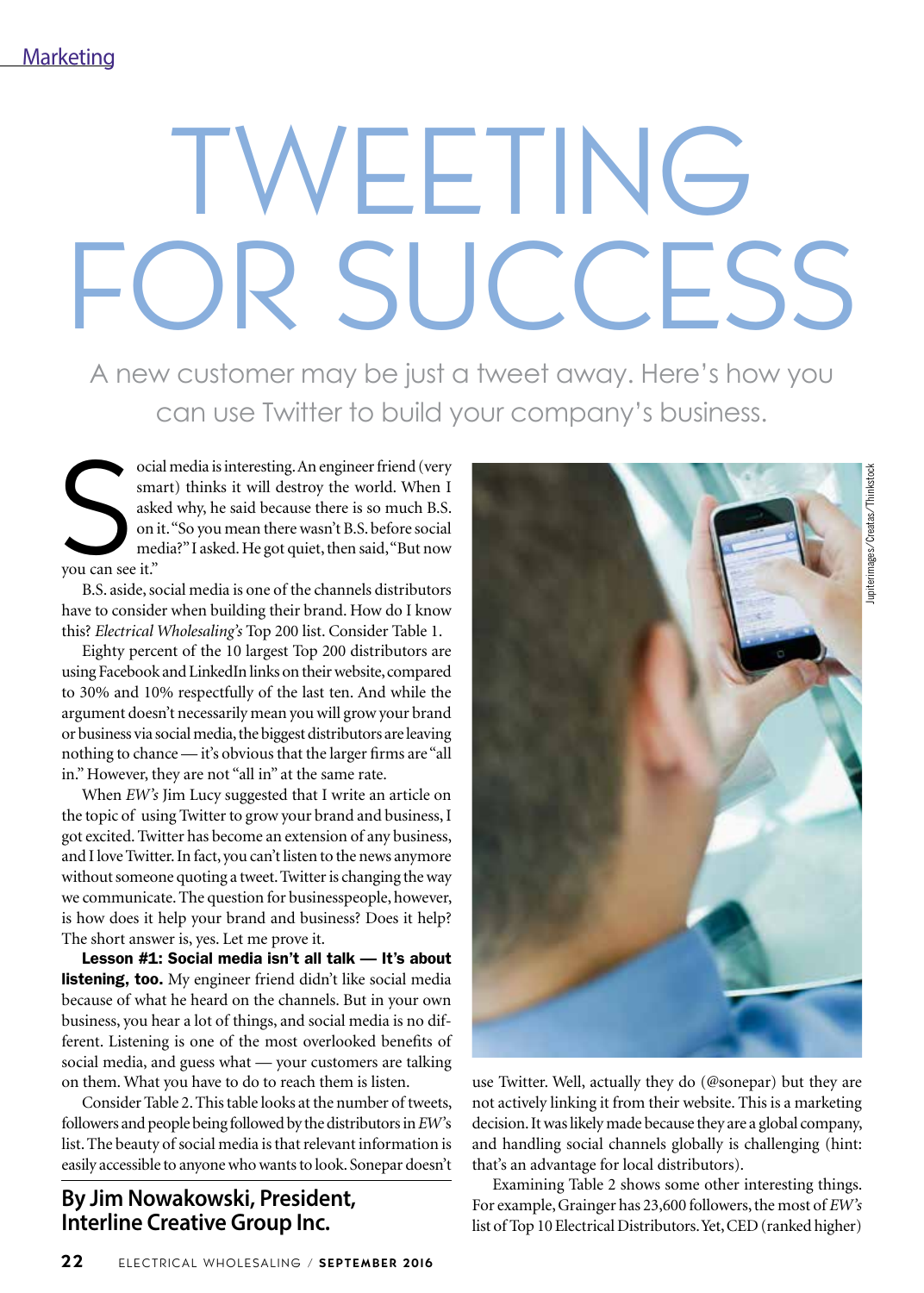#### TABLE 1: THE SURPRISING STORY OF TOP 200 DISTRIBUTORS & THEIR SOCIAL MEDIA ACTIVITY

|                               | <b>Facebook</b> | <b>LinkedIn</b> | <b>Twitter</b> | <b>Blog</b> | YouTube | $Gooele +$ | Instagram | <b>RSS</b> | <b>Pinterest</b> |
|-------------------------------|-----------------|-----------------|----------------|-------------|---------|------------|-----------|------------|------------------|
| <b>First Ten Distributors</b> | 80%             | 80%             | 70%            | 20%         | 60%     | 30%        | 20%       | 10%        | 10%              |
| Last Ten Distributors         | 30%             | 10%             | 10%            | 0%          | 10%     | 20%        | 0%        | 0%         | 0%               |

The percentage of distributors using these social media channels.

### TABLE 2 - WHO IS HEING TWITTER?

| <b>INDLE Z FINITO IS USITO TIMILILINE</b> |               |                  |                  |              |              |  |  |  |  |
|-------------------------------------------|---------------|------------------|------------------|--------------|--------------|--|--|--|--|
| <b>Electrical Distributor</b>             | <b>Tweets</b> | <b>Following</b> | <b>Followers</b> | <b>Likes</b> | <b>Lists</b> |  |  |  |  |
| Sonepar                                   | $\Omega$      | $\Omega$         | $\Omega$         | $\Omega$     | $\Omega$     |  |  |  |  |
| Wesco                                     | 1,377         | 179              | 4,429            | 190          | $\mathbf{O}$ |  |  |  |  |
| Graybar                                   | 6,272         | 919              | 8,038            | 560          | $\Omega$     |  |  |  |  |
| Rexel                                     | $\Omega$      | $\Omega$         | $\Omega$         | $\Omega$     | $\Omega$     |  |  |  |  |
| <b>CED</b>                                | 48            | 32               | 191              | 8            | $\Omega$     |  |  |  |  |
| Anixter International                     | 5,515         | 1,635            | 12,800           | 586          | 8            |  |  |  |  |
| <b>Border States Electric</b>             | 929           | 225              | 938              | 201          | $\Omega$     |  |  |  |  |
| W.W. Grainger                             | 7,461         | 1,245            | 23,600           | 1,037        | $\Omega$     |  |  |  |  |
| <b>Crescent Electric Supply</b>           | 1,409         | 173              | 1,128            | 301          | $\Omega$     |  |  |  |  |
| Forest Hills Electrical Supply Inc.       | 19            | 8                | 3                | $\Omega$     | $\Omega$     |  |  |  |  |

Twitter statistics (August 9, 2016) of the top distributors and the one in the last ten from EW's Top 200 list.

has only 191. What does that mean in our analysis of Twitter building a brand and your business?

It means that CED is just starting to investigate the Twitter channel (note they only tweeted 48 times). Check their Twitter account six months from now, and I bet you will find them in the thousands of followers! Hint: their late entry is an advantage for companies who are already invested in the channel!

Lesson #2: It's about the customer experience. One of my clients many years ago said in a discussion about brand and business, "I want to know if their building is good enough for my product." He was wrong then, and he would still be wrong today. The value proposition is not about your product — it's about what the customer needs, and the customers of today are communicating via these channels. Just ask your children. Just notice when someone tweets something on a brand that's negative, how that brand may react.

I am not suggesting that you abandon traditional marketing tactics like advertising and public relations or direct mail. The suggestion is that these social channels aren't going away, and you had better pay attention to them and integrate them to your traditional work. For example, consider who brands follow — and who follows the brands. In Twitter, you can see both groups and then learn from the choices to shape some interesting tactics of your own.

Greg Martini (@GregMartiniNC) is following Graybar. He has only tweeted seven times. But, he works at TE Connectivity, a leading connectivity and sensor solutions company — and actually a \$12 billion global technology leader. He's new to *(Continued on page 29)* Visit freeproductinfo.net/ew

### **CBS stocks every low- and** medium-voltage circuit breaker made in America since 1945.



With more than 5 million breakers and parts in our 200,000-square-foct warehouse - including switchgear, transformers, substations, protective relays, loadbreak switches, electrical contacts, motor controls and centers, vacuum interrupters, and more - Circuit BreakerSaleshas you covered.

- Beplacement parts and equipment
- Bemanufacturing, retrofits, and upgrades
- √ Reverse engineering, 3D printing of obsolete parts